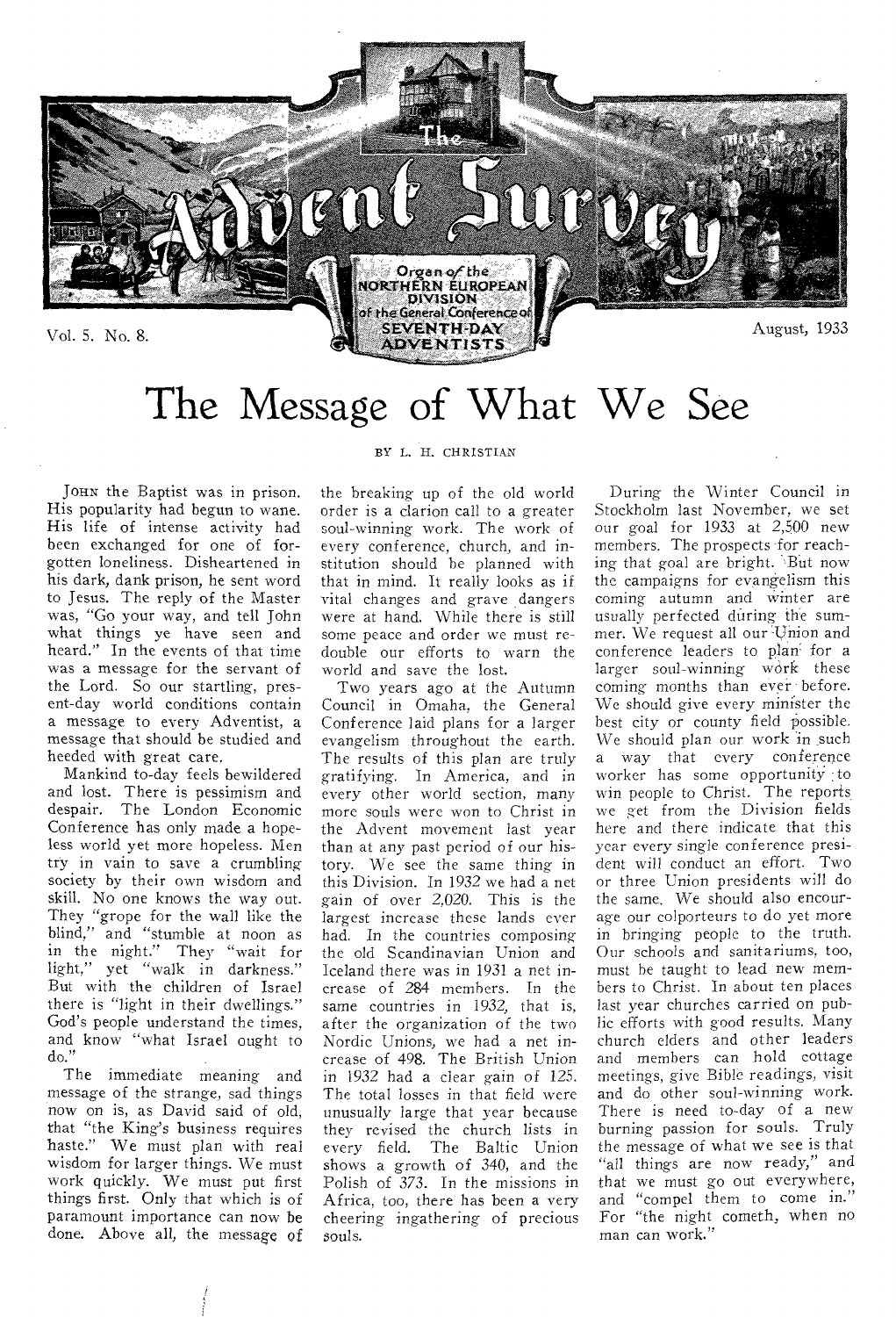

 $Reinder$  *Lapps.* 

## *Itinerating Among the Lapps*

BY J. J. STRANLE

I ENTERED Lapland by way of Rovaniemi, Finland, which is the gateway to this country. At the time I arrived in Rovaniemi, I found it as busy as a bee-hive. The Lapps seemed to appear from all directions and it was a pretty sight to see them come out of the dark forests dressed in their coloured picturesque costumes. On inquiry I learned that the reason for making such a big affair at this particular time was because it was midsummer, and that the Arctic circle was near the site of this city.

From Rovaniemi we travelled north in a post bus through neverending forests. Now and then there was a break where Lapp villages are located. We reached Ivalo near midnight and we now realized that we were in the land of the midnight sun, for the sun was shining brightly at twelve o'clock. It was very difficult indeed to go to bed when it was so light. I asked some of the people, who were still working nearby, when they slept. They smiled and said : "We don't sleep much now during July and August, but we make up for it when we have no sun during December and January, when it is night twenty-four hours a day."

On one of my visits to a Lapp home I met an old grandmother. Her face was very wrinkled and reminded me of leather with many folds in it. In a corner of the room was a hammock made of reindeer skin in which was tied a babe. It did not seem to mind strangers at all. In visiting some of these homes I was able to learn much about the people and also about their needs. Some of them had a portion of the Bible and another small booklet. This made up their library and as I talked with the people about the Word of God, they said they wished they could have some of the good things to which I referred. When I asked them if they would welcome a book that would help them to understand present-day conditions and how to prepare for the life to come, a very pleasant smile crept over their faces and they said they would like to have such literature.

As we travelled farther north the country took on a different character. The pines and spruce and firs became fewer and fewer; then only birch trees were noticeable, and eventually we saw a grey-coloured landscape with no trees, where the reindeer live during the summer season. Farther on, as we neared the Arctic Ocean, we again passed through forests, this section being at a lower altitude and influenced by the warm Gulf Stream. Near Lake Inari we saw more Lapp villages. Up in this country the sky looks very blue and there is a deathlike stillness over all. The only sound was the drone of the mosquitoes from morning till evening. At times they were like clouds floating about, hiding the sun, and woe to the one who is not protected. Unprotected it is one of the worst plagues one can endure. As one man said : "Dante's description of the underworld where the wicked are supposed to be punished is very mild compared to the punishment the mosquitoes can give."

I was very anxious to secure all the information I could regarding the Lapps, so visited several homes and learned all I could about them. Some of them possess herds of reindeer, whereas others live mostly by fishing. Those who give their time to fishing are experts at it. In one village we met a head man who seemed to be quite civilized. He had the best-looking house of the lot and invited us to stay with him. It seemed a real honour for him to entertain us.



*Fishing Lapps.*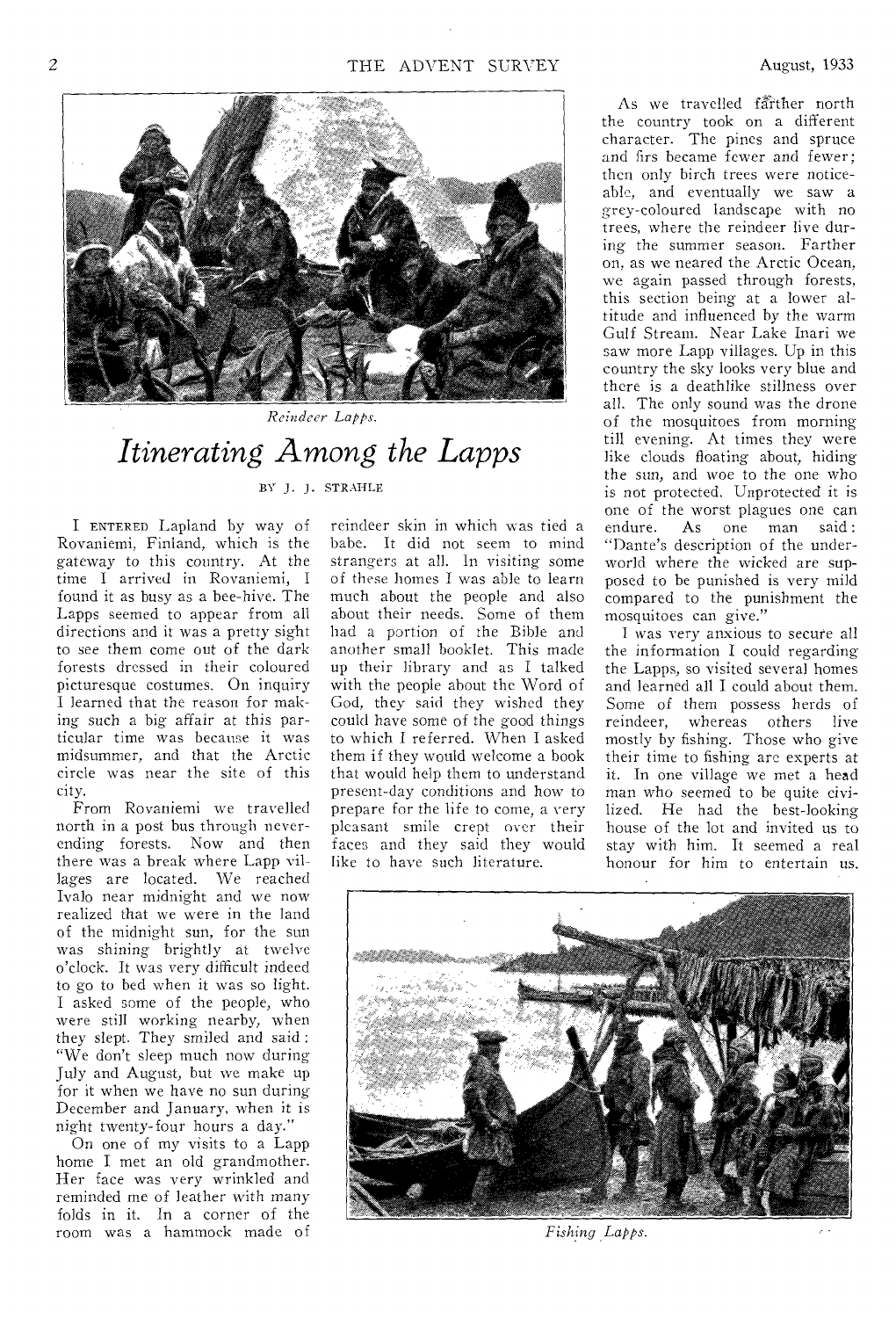We were offered something to drink which we discovered to be very salty. I learned afterwards that the Lapps think that to have some salt in the drink gives it more strength.

Tourists who make a visit to North Cape get a view of the Lapps at some of the ports, but these short visits give one an entirely wrong impression of the people. Those who are brought to the ports are there for show and have been spoilt. There one would most likely judge the Lapps to be similar to the gypsies.

The Lapps live mostly by raising reindeer. They wander about like nomads to graze their flocks. Often the Lapps are regarded as of two classes, the reindeer Lapps and the fisher Lapps, because of the occupations they follow. Some of the Lapps that I met owned as many as a thousand reindeer, while the poorer class might possess as many as seventy-five each. Only a few of the people can read and write, but the Government is putting forth an effort to educate them by having travelling schools that accompany them as they move from place to place. Some of the  $\sqrt{2}/\sqrt{2}$ Lapps have become christianized and go long distances to attend church. One day we passed a graveyard where we saw images, pick-axes, fishing paraphernalia, and reindeer harness. Such things signify that the non-Christian Lapps are very superstitious and believe that the spirit of the one who has died comes back and lives again in this world, and so they supply the departed one on his return with tools with which to work. The Lapps who are still following heathen customs believe that the world is full of spirits which hover about to bring disease and death to the family. In order to appease the spirits reindeer flesh is placed under the birch trees.

Many of the Lapps live like the American Indians. Now and then one sees a tent or "tebe" which has an opening at the top for the smoke to come out. The women carry their babes in a "kumse." The clothes worn are generally made of leather, that is, skin of \_ the reindeer, and often the fur part is worn next to the bare body. Some of the\_ Lapps to-day wear

wool which is largely of a dark colour and edged with red stripes.

Naturally when it comes to cleanliness and hygiene there is much to he done for this people. Because of uncleanliness, many are dying off very rapidly from tuberculosis.

A real need exists in Lapland.

The people are hungry for something better. They long for the Word of God and desire literature on hygiene and home life. We hope that before very long we may be able to meet the needs of the Lapps, thus making it possible for many of them to be among God's chosen people.

*Overcoming Difficulties in Africa* 

#### BY L. H. CHRISTIAN

THE measure of true leadership is the courage and skill with which it meets and overcomes every obstacle. That all difficulties can be mastered and made to be steppingstones to success is not a mere theory. Indeed our difficulties and our critics are our best helpers. Every worth-while concern that prospers wins its way through hardships. The cause of God is no exception to this good rule, and missions will ever be its best illustration. There are many things which hinder in our Affican work. We do well to face them squarely and without fear. One of the things which causes mission work to go slowly is the ill-health of missionaries. Mission work in Africa requires sturdy health so as to build up a strong, consecutive activity. Sickness among the missionaries is ever a great hindrance. On this last visit to Africa, two workers were sent home from Tanganyika because of poor health. In Ethiopia three of our missionaries were ill, and four from that field are now at the Skodsborg Sanitarium trying to recover. All of these returned ahead of time.

Children in Africa, as everywhere, are a blessing untold. A mission family with children is in every way to be desired. Fortunately, indeed, the little ones, it almost seems, have a certain fondness for making their first start in life out in the regions beyond. Yet the danger out there that children may succumb to some disease is always present. Brother and Sister Warland in Kamagambo, and Brother Rasmussen and his wife in Nchwanga have both recently lost a little one. As we stood by these silent mission graves, our

hearts went out to the dear parents, and we thanked God anew for the promise that even small children shall "come again from the land of the enemy."

To overcome the difficulties of ill-health, we have tried to provide sanitary homes, good water tanks, proper rest periods, and many other things which belong to tropical sanitation. The mission board at home is eager to do everything possible which makes for health and hard work. We request, too, that all our missionaries will do everything in their power to care for themselves. Since the question of health in the tropics is fundamental, missionaries, above all, should study physiology, hygiene, tropical diseases, etc. Some workers both in Africa and Europe could have sturdier health if they —without becoming fussy or worried—took better care of themselves.

Another mission problem is that of the African languages. Some have failed in this. They have been so eager to begin work that they have not taken time to study the language. It is possible that the mission boards both at home and in Africa have not emphasized the need of language study as they should. A missionary who does not know the language of the people for whom he labours is like a runner with a wooden leg. He is hampered all the way. It is not only that they cannot speak directly to the people, and that the people cannot converse with them. The missionaries who do not know the language cannot enter into the real mental processes and spiritual struggles of the Africans. Two

*(Continued on page 8.)*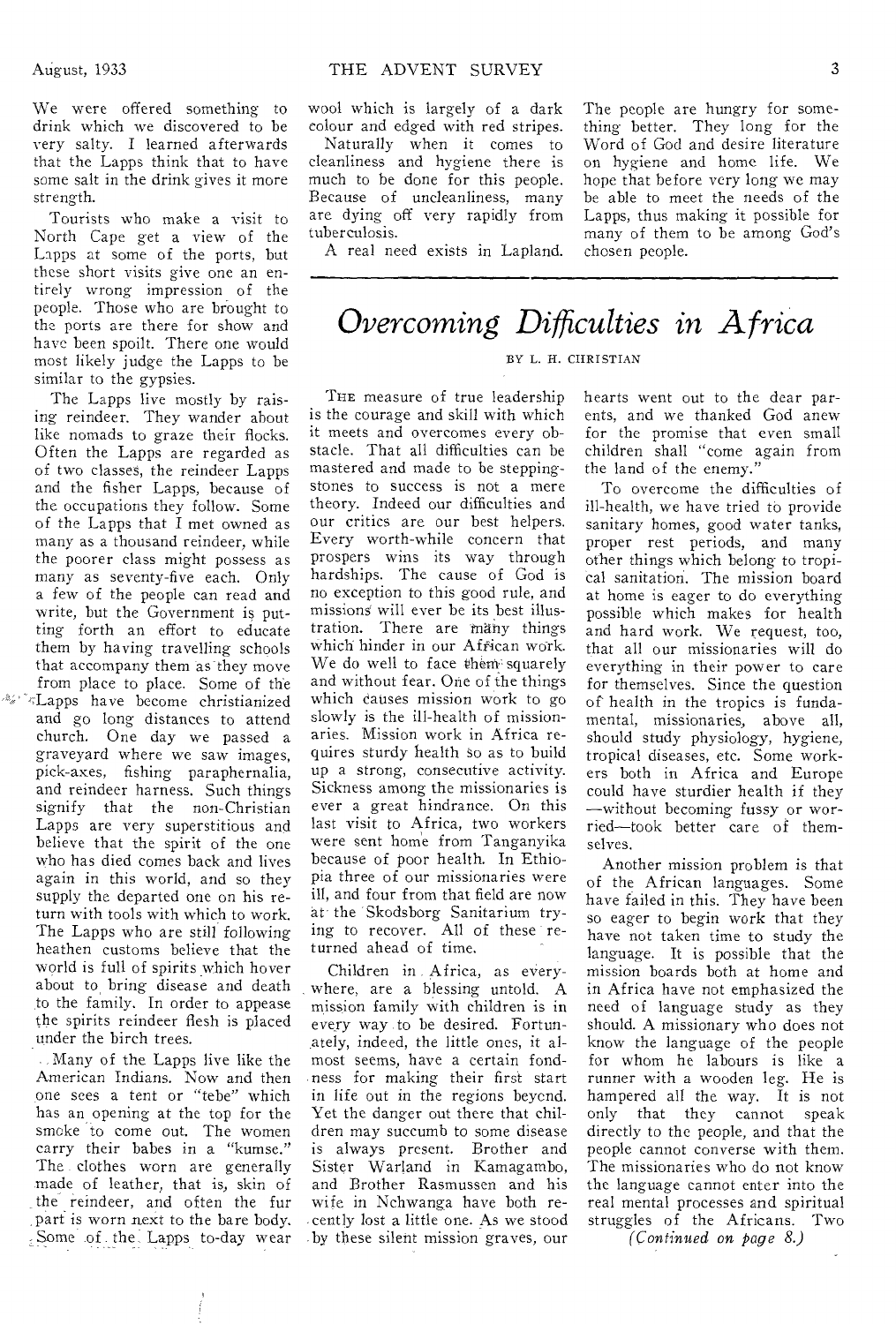AFTER a few enjoyable weeks in the land of the Ibos, I set out with Elder McClements by car for West Nigeria, the Yoruba country. This took us through the densely populated sections of the delta country in the midst of which prevail some of the most wicked forms of heathenism. It is said by those who know that in particular areas the offering of human sacrifices is still practised. It was in this area that only a few years ago the government officials were mobbed by an uprising of native women and were fortunate in escaping alive.

A few hours' drive along a winding, shaded road brought us to Onitoba, where we crossed the Niger, one of the largest rivers in the entire continent of Africa. Here the river is perhaps a mile wide in the time of low water. We crossed it on a motor ferry which transports post, natives, and motor-cars. Beside the ferry there are also hundreds of native craft, canoes, boats, and barges gliding quietly here and there in the still waters, propelled by skilled native paddlers. They are loaded with bags of maize or nuts, oil, or other merchandise, over which is crowded a score or more native men, women, and children. These only break the quiet of the sultry, stifling air as they keep up a continued chatter.

Upon leaving the river we plunged into the heart of Nigeria's great forest belt and for hours we motored through the great chasms of the forests where walls of trees and jungle growth rose hundreds of feet high on either side. So dense was the growth that at times there was a semi-darkness even at noonday caused by the large and overhanging tropical growths. This was truly Africa's jungle as I had scarcely seen before.

A few hours more brought us to Benin, known in Nigerian history as the City of Blood, for it was here that a number of British officials were murdered by the natives a few years ago.

For two days we motored through this interesting section of Nigeria which abounded in evidences of darkened practices of heathenism. While there is a certain development of the country in the way of roads, and while

houses are more or less after European style, and many have adopted European clothes, yet their deeply-rooted evil practices still remain in all their subtle forms and scarcely nothing has been done in these great populous sections to help them. The evening of the second day found us at Ondo, a native village of perhaps 7,000 or more. We were offered a room in the home of a hospitable native and before we could unpack or finish our much-needed toilet, we had to receive a score or more of inquisitive "friends" wha had come to greet and welcome us to their village. One could not help but feel that their motive for coming was born of curiosity—to see the white man shave, or some other strange thing or device which he may have, rather than their real courtesy or hospitality. We were made to know that their hospitality was sincere for some brought presents of chickens, others yams, while still others brought us fruit. We held services evening and morning in our own church where we have a small company of believers, and departed for our mission at Awtun, in North-west Nigeria. We arrived at Awtun the same afternoon and were met by Pastor W. G. Till.

On arriving at Awtun one can easily see that he is in the midst of a different people. The Yorubas are generally strong physically and in mental abilities no doubt more capable than the Ibos. They are principally devoted to agriculture and trading. Here and there throughout the country, and particularly in the large cities, are great markets where at appointed times, often two or three times each week, great crowds of people (mostly women and children) come from miles around carrying on their heads great loads of produce of every kind and description yams, maize, meat, snails, dried fish, pigs, dogs, chickens, handwoven cloth, mats, manufactured articles of European or Japanese origin of a wide variety are a few of the many things offered for sale. Here the women sit all day long in the blistering sun, or in a frail shelter of grass trying to dispose of their wares in the effort to secure a few pence for their load which they perhaps have carried

for many miles. Awtun Mission is the centre of<br>an old work. an old work, though the results attained thus far are not large. We do, however, have a number of strong churches in this area and several new companies which have recently been raised up. While at Awtun we held a short workers' meeting and camp-meeting in three of the larger centres. The meeting at Ipoti Church was particularly encour-

►

►

aging. On the *A Juju* slopes of a hill overlooking a dirty heathen village stands our church. It is well-arranged and of good dimensions. It is whitewashed within and without. It has comfortable seats, a good organ, pulpit, and place for the choir. Nearby is a good school building with desks, blackboard, charts, and other devices which evidence a progressive and up-to-date school. Close to this is a two-roomed rest house for the visiting missionary, and another four-roomed house for the teacher. All these have been erected and are maintained by the natives. These are the best church and school facilities provided entirely by natives that I have seen in all my African experience. In our Sabbath meeting this large church was packed with a quiet, orderly congregation which was a credit to any mission endeavour. The meeting was opened by a hymn rendered by a trained choir of clean and neatlydressed children who came marching from outside to their places



Among

**...**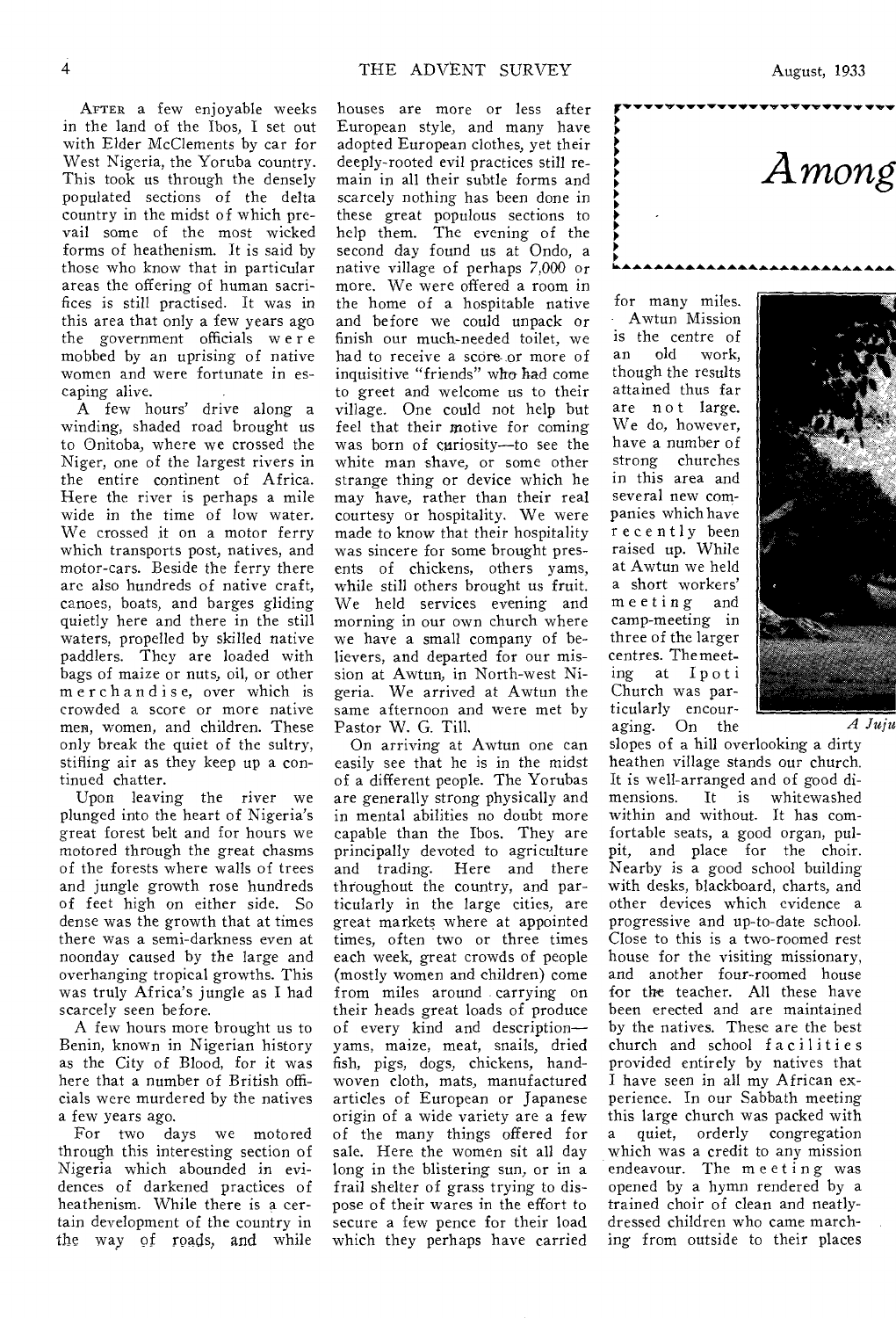# *Yorubas*

K



supposed to be the tun. reincarnation of some deceased villager who had returned from the other world. They paraded the streets in their weird attire, shouting, beating heathen drums, and were followed by a crowd of dirty, naked or halfclad children. What a contrast indeed to the quiet, orderly meeting of the morning in the church introduced by the sweet singing of

hymns by those clean and happy-

faced children ! Heathenism is stubborn. It contests every inch of the battle in the lives of the native people. In the morning meeting in the midst of a number of clean, well-dressed women, sat a dirty, unkempt woman. Her hair was matted and tangled. Her dress was filthy. Her face was haggard and drawn and dirty. Who was she? Was she a heathen? No, she was the wife of one of our workers. She was known as a very clean and tidy woman. But a little time before her husband had died and native custom decrees that a woman must neither wash her face, comb her

to the tune of their own song accompanied by the organ. What a marked contrast to heathenism ! Gathered in our<br>church was a was a

group of Christian believers, clean, quiet, orderly, neatlydressed men and women and chil-<br>dren. Parading Parading the streets the same afternoon was a group of heathen. They had been drinking. They were led by an Egugun spirit who was hair, nor change her dress for three months after the decease of her husband. Moreover, she must sleep on the grave of her husband during this time. The grave is usually on the verandah of the Yoruba house. What cruel customs and how the native peoples are bound by them !

From Awtun we went to our old station at Shao. This was one of the first stations established when our work was begun in Nigeria. It is located near the heathen village of Shao, which is about eleven miles north-west of Ilorin, a city of approximately 47,000 natives.

Our work in this area has met with great opposition. While the chief and his counsellors have always been very friendly, yet none of the village elders has ever stepped out to associate himself with the truth. While at Shao we held a camp-meeting. The chief and his counsellors, as well as a number of the old men of the village, attended and in response to earnest appeals some definitely indicated the desire to leave their old ways of sin and be God's men. It is hoped that this may be the beginning of a larger work for the people of this area. With even a hasty contact with the people in the Yoruba country it is easy to see that it is a difficult field in which to work. During the farming season the natives go on to the land and diligently till their gardens or farms. After the farming season the men trek for long distances, trading or searching for work. They are great travellers and traders, so it is difficult to build up the work in strong centres. Moreover, a strong Mohammedan influence pervades all Yoruba land. The Hausas are distinctly Mohammedan. As one travels through the country by train he sees Mohammedans alight from the train at almost every station, spread their cloth on the ground, squat, and wash their feet with water carried in a little "teapot." then carefully face the east bowing, bending, kneeling, and later prostrating themselves on the ground while they continue to mumble their prayers to Allah.

Their religion has been very attractive to thousands of hungryhearted natives, and great numbers have accepted Mohammedanism. This, together with the roving, commercial habits, as well as the iron grip of their many heathen customs and beliefs; has made work for the Yorubas go slowly. We have therefore not experienced any sensational developments in the past, though the truth is winning favour and we are now having many calls for teachers in places which in years past have been closed against us.

After our meetings at Shao we proceeded to Ibadan by way of Ilorin, and on the way called on the king to pay our respects. The kings of this country are very powerful, for the British policy of indirect rule supports the tribal organization. Often the *king* receives a salary from the government as well as a share of the taxes collected and fines imposed in his district. This king lives in a magnificent palace and is attended by a host of counsellors, guards, orderlies, and a servant of every rank. He has a livery of beautiful and well-kept horses.

On a prominence of land in the outskirts of Ibadan, a native city of 378,000 inhabitants, is located the head-quarters of the Nigerian Union. Besides the residence of the Union superintendent and treasurer and school principal, there is a good dormitory for about twenty boys and a good building for a day school. W. T. B. Hyde is in charge of the school interests on the station. There is operated a very strong day school with an enrolment of 198, and a small training class of eight young men.

A new church in the city of Ibadan is nearing completion and it is expected that as the result of plans for more aggressive evangelism in the city the work here will be greatly strengthened.

I concluded my visit in Nigeria by spending a number of days with the Union committee studying their problems. My extended stay had given me opportunity to get acquainted with many of the problems of the field and it was a real pleasure to join the committee to study these questions. While the labourers in this large and populous section of Africa are few and the difficulties of extending the

*(Continued on page 8.)*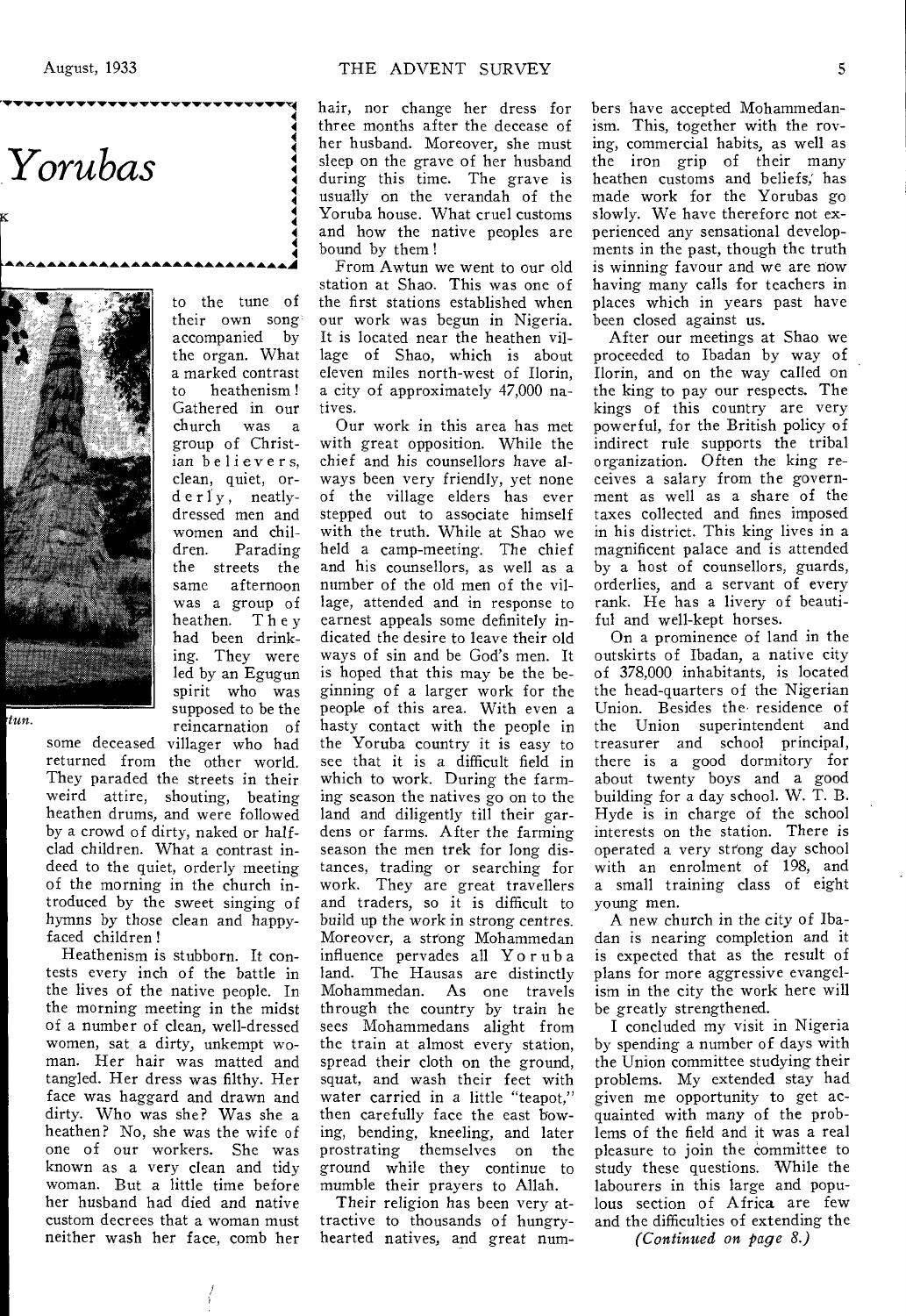|  |  |  |  | Report of the Northern European Division |  |
|--|--|--|--|------------------------------------------|--|
|--|--|--|--|------------------------------------------|--|

| Name of Conference<br>or Mission                                                                                  | rche<br>ర్<br>å                           | and<br>öte<br>tism<br>Vote<br>c.<br>ã     | postasy<br>٠                           | Death                         | ្ទុ<br>o<br>ž                                    | ۹.<br>eres<br>Cita<br>ρ<br>Σ                  | Φ<br>ö.<br>vangeli:<br>Worker<br>ω | Colporteur                             | Sabbath-<br>chools<br>$e^{i\hat{V}}$<br>z | Membership                                    | Average<br>Attendance                         |        | Tithe                                                           | pita<br>៵<br>н                           | Sabbath-School<br>Offerings                                | Weekly<br>Offerings               |
|-------------------------------------------------------------------------------------------------------------------|-------------------------------------------|-------------------------------------------|----------------------------------------|-------------------------------|--------------------------------------------------|-----------------------------------------------|------------------------------------|----------------------------------------|-------------------------------------------|-----------------------------------------------|-----------------------------------------------|--------|-----------------------------------------------------------------|------------------------------------------|------------------------------------------------------------|-----------------------------------|
|                                                                                                                   | $\mathbf{2}$                              | 3                                         |                                        | 5                             | 6.                                               | 7                                             | 8                                  | 9                                      | 10                                        | 11                                            | 12                                            |        | 13                                                              | 14                                       | 15                                                         | 16                                |
| N. E.<br><b>Division</b><br>Baltic Union<br>British<br>E.Nordie "<br>Polish<br><br><br><br>W.Nordic"<br>5<br>     | $\cdots$<br>101<br>72<br>90<br>148<br>125 | $\cdots$<br>49<br>. 65<br>.18<br>34<br>65 | $\cdots$<br>40<br>26<br>49<br>25<br>35 | <br>20<br>23<br>10<br>6<br>22 | $\cdots$<br>$-13$<br>8<br>$-36$<br>$-8$<br>$-12$ | <br>4,822<br>4.876<br>3,959<br>3,398<br>5,964 | 16<br>52<br>98<br>65<br>62<br>62   | $\cdots$<br>47<br>76<br>49<br>51<br>53 | <br>124<br>138<br>149<br>228<br>170       | <br>5,081<br>4.945<br>3,522<br>3,945<br>5,397 | <br>4.004<br>3,834<br>2,669<br>3,138<br>4,226 | я      | .<br>5.609.70<br>18.481.70<br>8,097.80<br>2,347.50<br>12,587.00 | <br>0.11<br>0.29<br>0.15<br>0.05<br>0.16 | <br>1,218.91<br>3,864.50<br>1,799.31<br>657.07<br>2,837.75 | .<br><br><br>1.87<br>0.11<br>4.54 |
| Tls. Unions 1st Qtr. 1933 536                                                                                     |                                           | 231                                       | 175                                    | 81                            | -61                                              | 23,019                                        | 355                                | 276                                    | 809                                       | 22,890                                        | 17,871                                        | 8      | 47,123.70                                                       | 0.16                                     | 10.377.54                                                  | 6.52                              |
| E. Afr'n Union Miss. 6<br>Ethiopian<br>$\leftrightarrow$<br>$\bullet\bullet$<br>Nigerian<br>Unattached Missions 9 | 40.                                       | 350<br>$\cdots$<br>$\cdots$<br>82         | 56<br>$\cdots$<br>$\cdots$<br>16       | 7<br>$\cdots$<br><br>5        | 257<br>$\cdots$<br>$\cdots$<br>62                | 4,503<br>264<br>1.047<br>948                  | 30<br>10<br>11<br>8                | .<br>$\cdots$<br>$\cdots$<br>$\cdots$  | 212<br>13<br>74<br>53                     | 8,922<br>432<br>4,564<br>2,485                | 10.242<br>415<br>4.089<br>1,868               | 3<br>З | 1,183.50<br>350.10<br>414.90<br>605.80                          | 0.02<br>010<br>0.05<br>0.05              | 636.49<br>67,43<br>172.06<br>237.19                        | <br>2.47<br><br>                  |
| Tls. Missions 4th Qtr. 1932 60                                                                                    |                                           | 432                                       | 72                                     | 12                            | 319                                              | 6.762                                         | 59                                 | $\cdots$                               | 352                                       | 16,403                                        | 16,614                                        | 8      | 2,554.30                                                        | 0.03                                     | 1,113.17                                                   | 2.47                              |
| Grand Tls. 1st Qtr. 1933 596                                                                                      |                                           | 663                                       | 247                                    | 93                            | 258                                              | 29.781                                        | 414                                | 276                                    | 1.161                                     | 39,293                                        | 34.485                                        | -8     | 49,678.00                                                       | 0.13                                     | 11,490.71                                                  | 8.99                              |

\*Special Offering, \$1,181.54.

## Why a Home Missionary Department?

BY CLARENCE V. ANDERSON

THE question arises from here and there from time to time as to why we should have a Home Missionary Department, and why some brethren visit now and then and talk of home missionary work, encouraging our churchmembers to distribute literature, to visit the sick, to speak of Christ, and in various ways collect means by which the Gospel may be furthered. Some ask: Is this really a necessary thing in connection with our salvation? If it is not, then why be enthusiastic about it? If it is, then maybe we should know more about it, and endeavour to help everyone to see the necessity of taking part.

I am reminded of two texts of scripture. One is in Revelation 22:17: "The Spirit and the bride say, Come. And let him that heareth say, Come. And let him that is athirst come. And whosoever will, let him take the water of life freely." This scripture points out the fact that whosoever has experienced the presence of God and sins forgiven is willing in turn to say to the one he comes in contact with, "Come." And when that person has come, the same inspiration grips him, and he in turn says to others, "Come!" If the above were true throughout our constituency, how soon the message of the

soon-coming Saviour would be heralded to the world!

Another text of scripture that grips me with solemn interest is Matthew 25:41-46: "Then shall He say also unto them on the left hand, Depart from Me, ye cursed, into everlasting fire, prepared for the devil and his angels: for I was an hungred, and ye gave Me no meat : I was thirsty, and ye gave Me no drink: I was a stranger, and ye took Me not in: naked, and ye clothed Me not: sick, and in prison, and ye visited Me not. Then shall they also answer Him, saying, Lord, when saw we Thee an hungered, or athirst, or a stranger, or naked, or sick, or in prison, and did not minister unto Thee? Then shall He answer them, saying, Verily I say unto you, Inasmuch as ye did it not to one of the least of these, ye did it not to Me. And these shall go away into everlasting punishment: but the righteous into life eternal."

This text shows us definitely that the people spoken of are not necessarily wicked. They are good people, and would also be counted as Christians, tithe-payers, etc., but they just neglected to do plain, home missionary work. They do not visit the sick, they do not feed the hungry, do not give a drink of water to the thirsty. They are just self-centred, and interested in themselves, forgetting those about them. We would ask that you all read this text and think about it in connection with your own experience. If you would read the preceding six or seven verses, you would find that the opposite is true of some. They are the very same kind of people, with more or less the same experience in connection with spiritual things. The only difference between the two is that they minister to the hungry, they are interested in the thirsty, they pay a visit to those who are in prison, and in need. Their motto is, "Others," not self.

These verses emphasize the things that the Home Missionary Department is interested in, and are suggestive to all our constituency. If they mean anything they mean that we as individuals must really become interested in our fellowmen and do what we can to encourage them along the way of truth. The following motto adopted by the Polish departmental leaders is interesting: "Every churchmember a Christian; every Christian a worker; every worker trained<br>for service."

In further emphasis I would refer to the Testimonies, and ask you to give these words careful consideration. No further comment is necessary when you consider these solemn items:

"A thousand doors of usefulness are open before us. We lament the scanty resources at present available, while various and urgent de-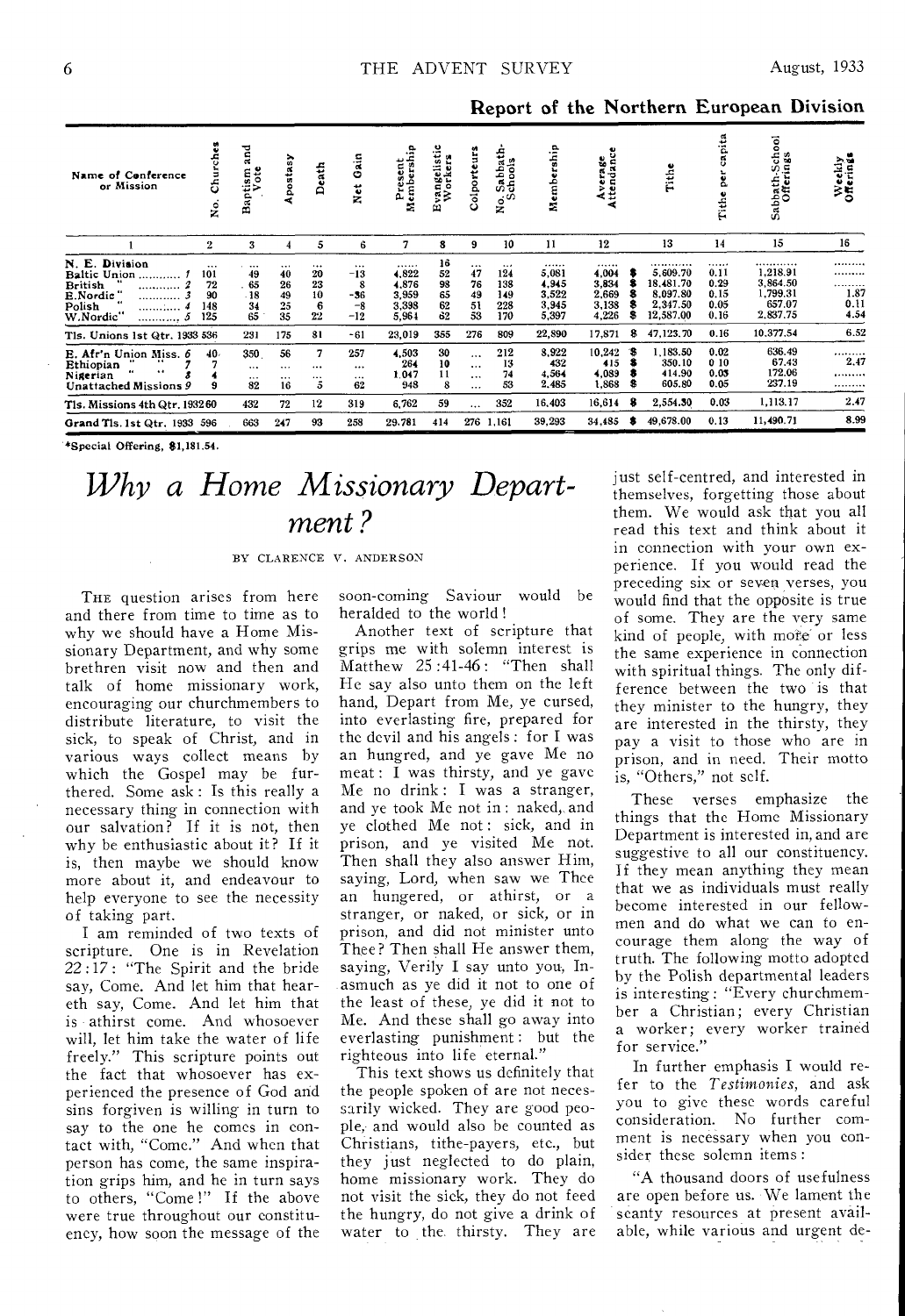| Harvest<br>Ingathering                          | Annual<br>Offering                             | neous<br>Miscellaneou<br>Offerings | People's<br>erings<br>Young<br>Offi              | Week of<br>Sacrifice                       | 'eek and<br>Offerings<br>Big We<br>Special       | Total Offerings<br>(including Big<br>Week and<br>Special Offerings) | n<br>w<br>Offering<br>capita<br>per<br>Total | ថ្ន<br>۰<br>Percentage<br>Offerings<br>Tithe<br>Ñ. | ă<br>$\bullet$<br>ontribu<br>Total Con<br>tions for Hom<br>Missionary<br>Work | Contribu-<br><i>tor Local</i><br>rch Work<br>Total Co<br>tions for<br>Church | <b>Sales</b><br>Ξ<br>Colport                                   |        |
|-------------------------------------------------|------------------------------------------------|------------------------------------|--------------------------------------------------|--------------------------------------------|--------------------------------------------------|---------------------------------------------------------------------|----------------------------------------------|----------------------------------------------------|-------------------------------------------------------------------------------|------------------------------------------------------------------------------|----------------------------------------------------------------|--------|
| 17                                              | 18                                             | 19                                 | 20                                               | 21                                         | 22                                               | 23                                                                  | 24                                           | 25                                                 | 26                                                                            | 27                                                                           | 28                                                             |        |
| <br>25.53<br>178.14<br>51.37<br>24.42<br>139.86 | <br>59.02<br>47.15<br>43.35<br>13.22<br>341.41 | <br><br>172.98<br><br>2.89<br>     | <br><br>4.68<br>119.48<br>10.33<br>5.85<br>31.53 | <br>1.60<br>45.11<br>1,637.39<br><br>49.60 | <br>705.15<br>58.45<br>247.25<br>56.56<br>136.85 | <br>2,200.87<br>5.096.97<br>4,047.87<br>760.12<br>3,668.94          | <br>0.04<br>0.03<br>0.07<br>0.01<br>0.04     | <br>39.2<br>27.5<br>49.9<br>27.5<br>28.1           | <br>45.16<br>241.28<br>960.60<br>71.31<br>511.18                              | <br>1,500.55<br>3.829.58<br>768.93<br>95.17<br>2.040.00                      | <br>2,518.45<br>16,321.29<br>5,668.17<br>1,841,09<br>16,609.23 |        |
| 419.32                                          | 504.15                                         | 175.87                             | 171.87                                           | 1.733.70                                   | 1.204.26                                         | 15,774.77                                                           | 0.05                                         | 33.4                                               | 1,829,53                                                                      | 8,234.23                                                                     | 42,958.23                                                      |        |
| 741.67<br>195.03<br>495.32<br>957.35            | 729.03<br>80.50<br>16.03<br>41.55              | <br><br><br>                       | <br><br><br>                                     | 49.98<br>2.42<br>57,15<br>                 | 7.15<br><br>2.13<br>                             | 2,164.32<br>347.85<br>742.69<br>1,236 09                            | 0.04<br>0.10<br>0.05<br>0.10                 | 182.8<br>99.3<br>179.0<br>204.0                    | <br><br><br>                                                                  | <br><br><br>                                                                 | 199.91<br>141.35<br>362.88<br>350.96                           | 6<br>9 |
| 2,389.37                                        | 867.11                                         |                                    |                                                  | 109,55                                     | 9.28                                             | 4,490.95                                                            | 0,05                                         | 175.8                                              |                                                                               |                                                                              | 1,055.10                                                       |        |
| 2,808.69                                        | 1,371.26                                       | 175,87                             | 171.87                                           | 1,843.25                                   | 1,213.54                                         | $*20,265.72$                                                        | 0.05                                         | 40.7                                               | 1.829.53                                                                      | 8,234.23                                                                     | 44,013.33                                                      |        |

for the Quarter Ended March 31, 1933

mands are pressing us for means and men. Were we thoroughly in earnest, even now we could multiply the resources a hundredfold. Selfishness and self-indulgence bar the way.

"Churchmembers, let the light shine forth. Let your voices be heard in humble prayer, in witness against intemperance, the folly, and the amusements of this world. and in the proclamation of the truth for this time. Your voice, your influence, your time-all these are gifts from God, and are to be used in winning souls to Christ.'<br>-"Testimonies," Vol. 9, page 38.

"Comparatively little missionary work is done, and what is the result? The truths that Christ gave are not taught. Many of God's people are not growing in grace. Many are in an unpleasant, complaining frame of mind. Those who are not helping others to see the importance of the truth for this time, must feel dissatisfied with themselves. Satan takes advantage of this feature in their experience and leads them to criticize and find fault. If they were busily engaged in seeking to know and do the will of God, they would feel such a burden for perishing souls, such an unrest of mind that they could not be restrained from fulfilling the commission, 'Go ye into all the world, and preach the Gospel to every creature.' Mark  $16:15.$ "-Id., Vol. 9, page 39.

"The Lord calls upon His people to arouse out of sleep. The end of all things is at hand. When those who know the truth will be labourers together with God, the

tu cilia kan

fruits of righteousness will appear. By the revelation of the love of God in missionary effort, many will be awakened to see the sinfulness of their own course of action. They will see that in the past their selfishness has disqualified them from being labourers together with God. The exhibition of the love of God as seen in unselfish ministry to others will be the means of leading many souls to believe the Word of God just as it reads.

"God desires to refresh His people by the gift of the Holy Spirit, baptizing them anew in His love. There is no need for a dearth of the Spirit in the church. After Christ's ascension, the Holy Spirit came upon the waiting, praying, believing disciples with a fullness and power that reached every heart. In the future, the earth is to be lightened with the glory of God. A holy influence is to go forth to the world from those who are sanctified through the truth. The earth is to be encircled with an atmosphere of grace. The Holy Spirit is to work on human hearts, taking the things of God and showing them to men.

"Very much more might be done for Christ if all who have the light of truth would practise the truth. There are whole families who might be missionaries, engaging in personal labour, toiling for the Master with busy hands and active brains, devising new methods for the success of His work. There are earnest, prudent, warmhearted men and women who could do much for Christ if they would give themselves to God, drawing near to Him, and seeking Him with the whole heart.

"My brethren and sisters, take an active part in the work of soulsaving. This work will give life and vigour to the mental and spiritual powers. Light from Christ will shine into the mind. The Saviour will abide in your hearts, and in His light you will see light.

"Consecrate yourselves wholly to the work of God. He is your strength, and He will be at your right hand, helping you to carry on His merciful designs. By personal labour reach those around Become acquainted with vou. them. Preaching will not do the work that needs to be done. Angels of God attend you to the dwellings of those you visit. This work cannot be done by proxy. Money lent or given will not accomplish it. Sermons will not do it. By visiting the people, talking, praying, sympathizing with them, you will win hearts. This is the highest missionary work that you can do. To do it, you will need resolute, persevering faith, unwearying patience, and a keen love for souls.

"Find access to the people in whose neighbourhood you live. As you tell them of the truth, use words of Christlike sympathy. Remember that the Lord Jesus is the Master-worker. He waters the seed sown. He puts into your minds words that will reach hearts. Expect that God will sustain the consecrated, unselfish worker. Obedience, childlike faith, trust in God-these will bring peace and joy. Work disinterestedly, lovingly,

 $\mathcal{A}=\mathcal{A}=\{a_1,\ldots,a_n\}$  .  $\mathcal{A}$